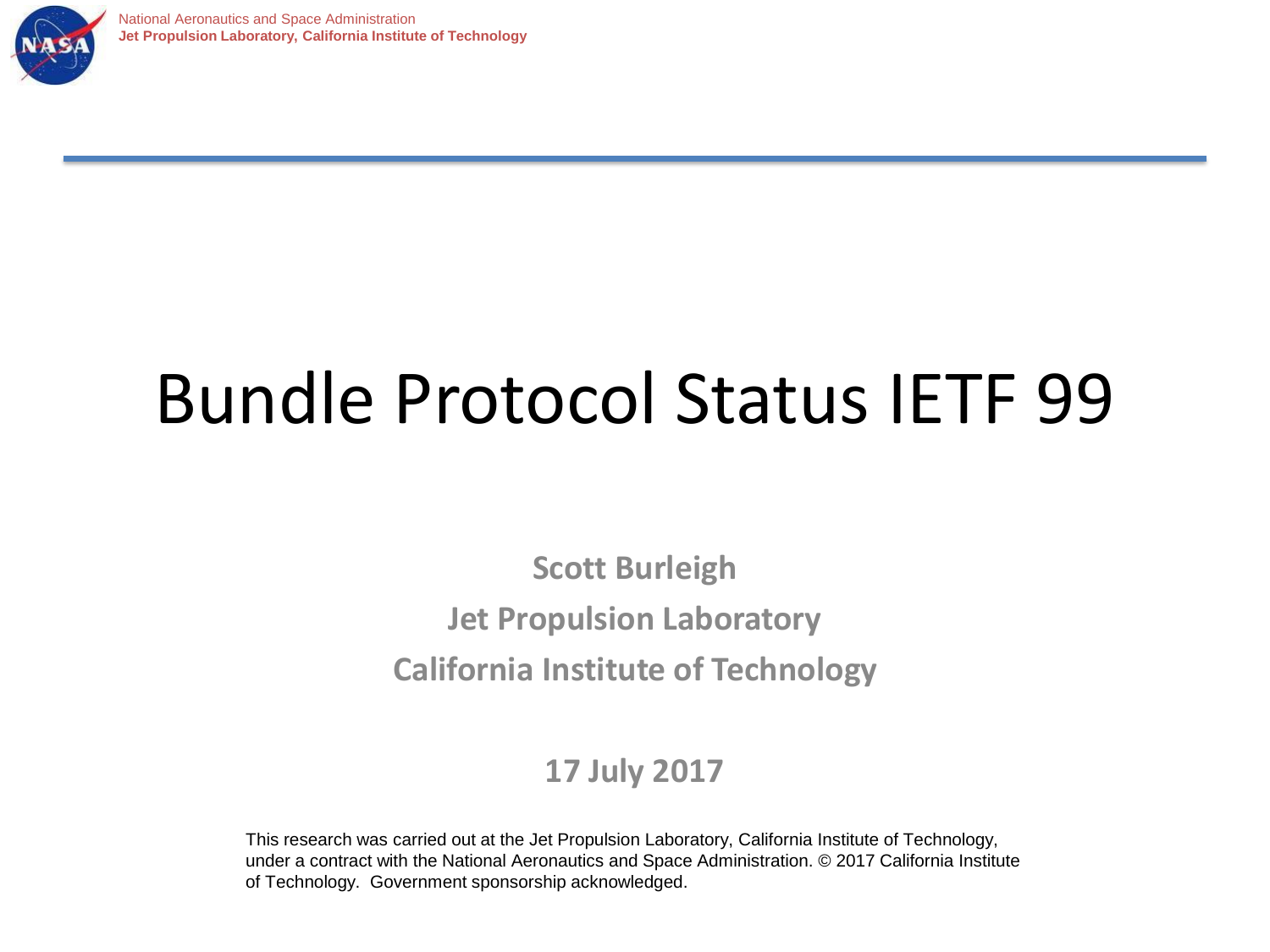

#### draft-ietf-dtn-bpbis-07

- Posted 22 June 2017.
- Reflects consensus decisions on all comments received on draft-ietf-dtn-bpbis-06 except:
	- Still need to add authoritative references to CRC-16 and CRC-32 algorithms.
	- Failed to move CRC to the end of the Canonical Block header, an oversight.
- Includes removal of custody transfer.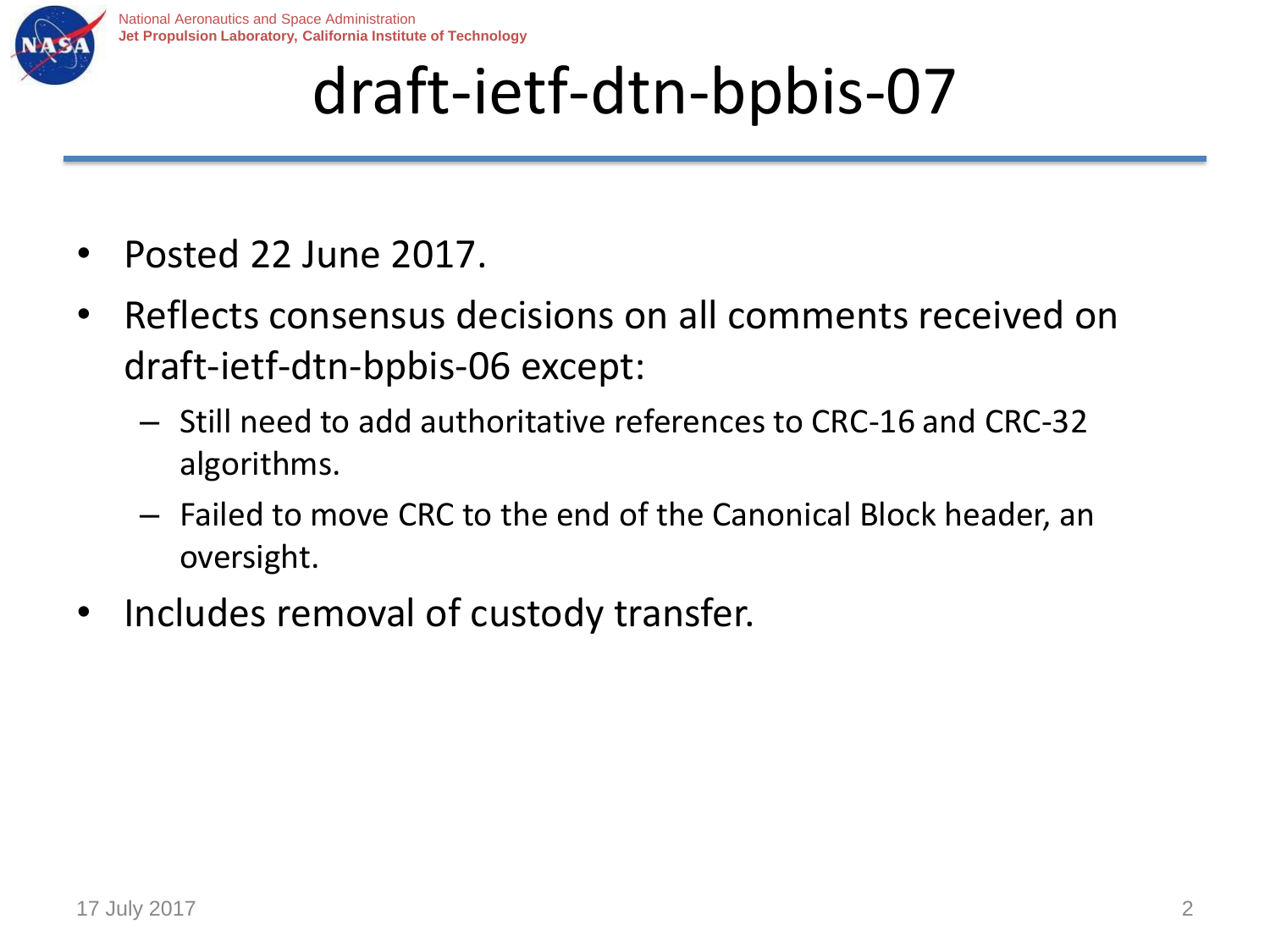

#### Custody Transfer in BIBE

- Posted Internet Draft draft-burleigh-dtn-bibect-00, a proposal to move Custody Transfer procedures into the Bundle-in-Bundle Encapsulation convergence-layer protocol specification rather than into a BP extension block specification.
- In this formulation Custody Transfer would be an optional feature of BIBE, turning BIBE into a reliable CL protocol like TCPCL except able to operate over disrupted links.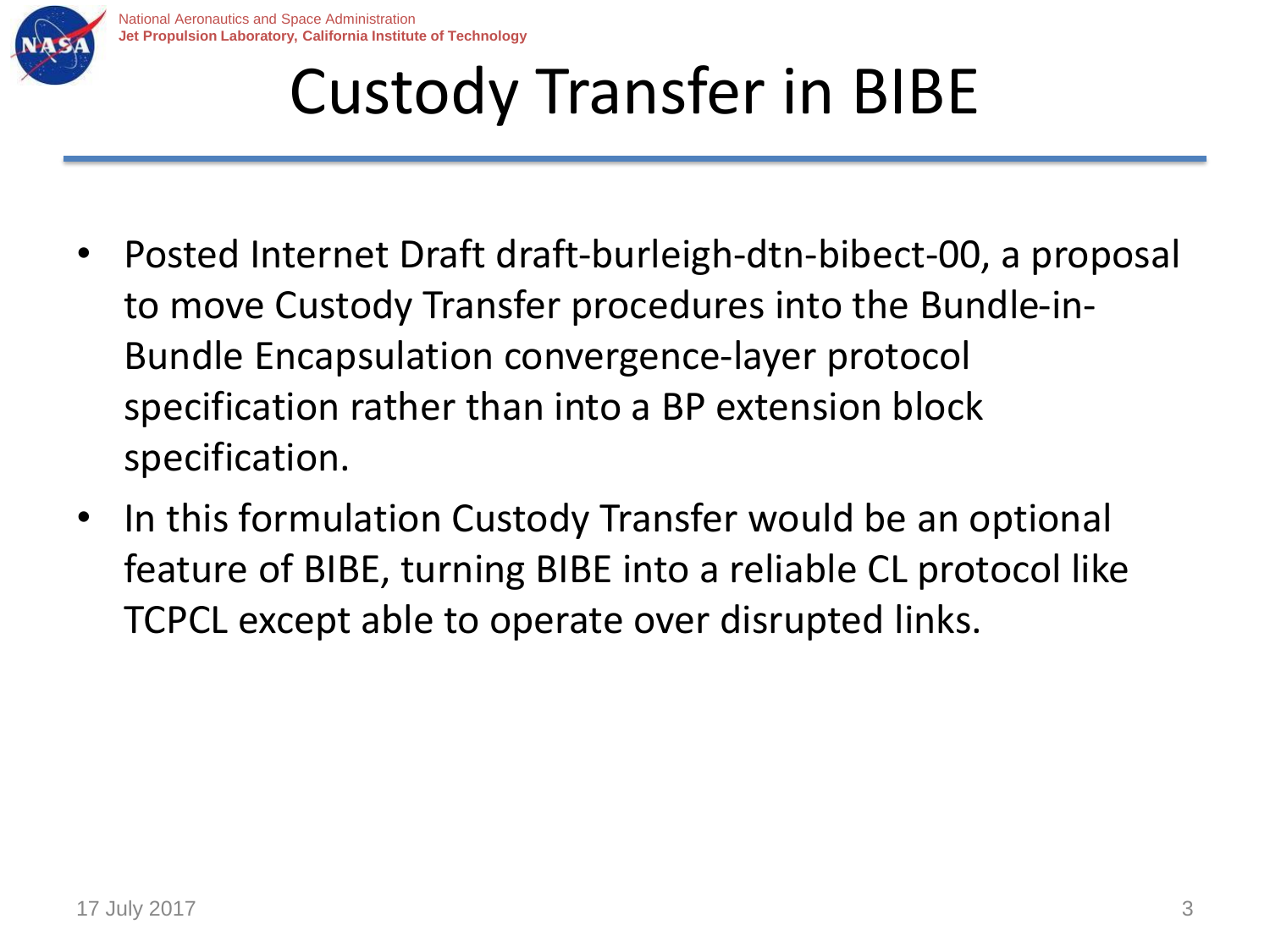

## Advantages of BIBE-CT (1)

- Preserves key benefit of CT: enables reliable bundle forwarding over a possibly disrupted unidirectional path with acknowledgments arriving over a different, possibly disrupted unidirectional path.
- Removal of CT from BP simplifies BP; smaller BP implementations.
- Clean interface, self-contained within BIBE, rather than injection of CT procedures at various points in BP processing.
- Can be combined with BIBE bpsec confidentiality and integrity, e.g., for defense against traffic analysis.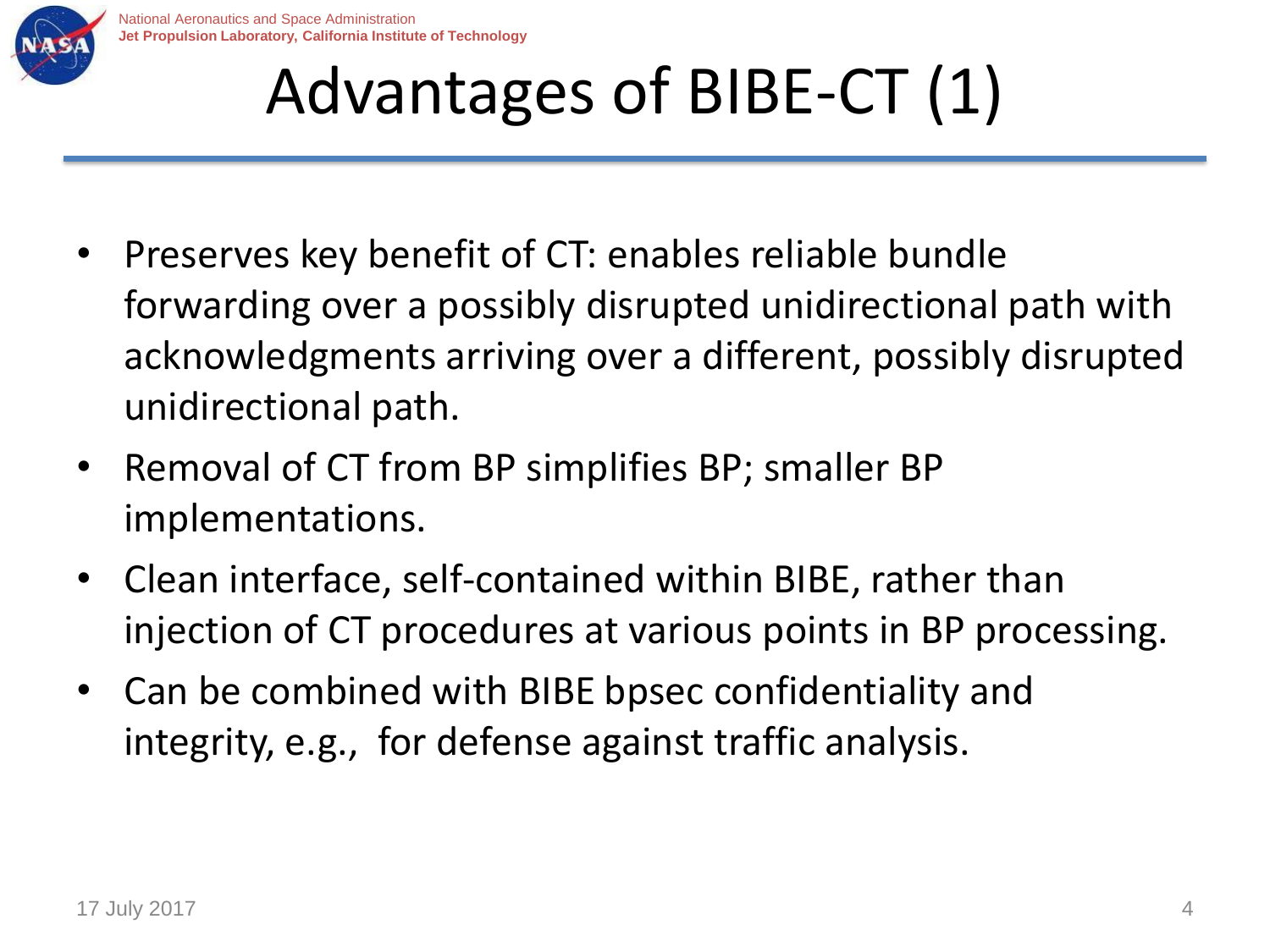

## Advantages of BIBE-CT (2)

- Simplifies CT itself:
	- No need for procedures to deal with partial custody transfer resulting from bundle fragmentation.
	- No need for special procedures in forwarding nodes that don't want to take custody.
- Compatible with multi-point delivery: each forwarding branch is a separate convergence-layer transmission, which can be BIBE-CT.
- Bundle Delivery Time Estimation (delivery at destination) can be used to compute CT retransmission timeout interval.